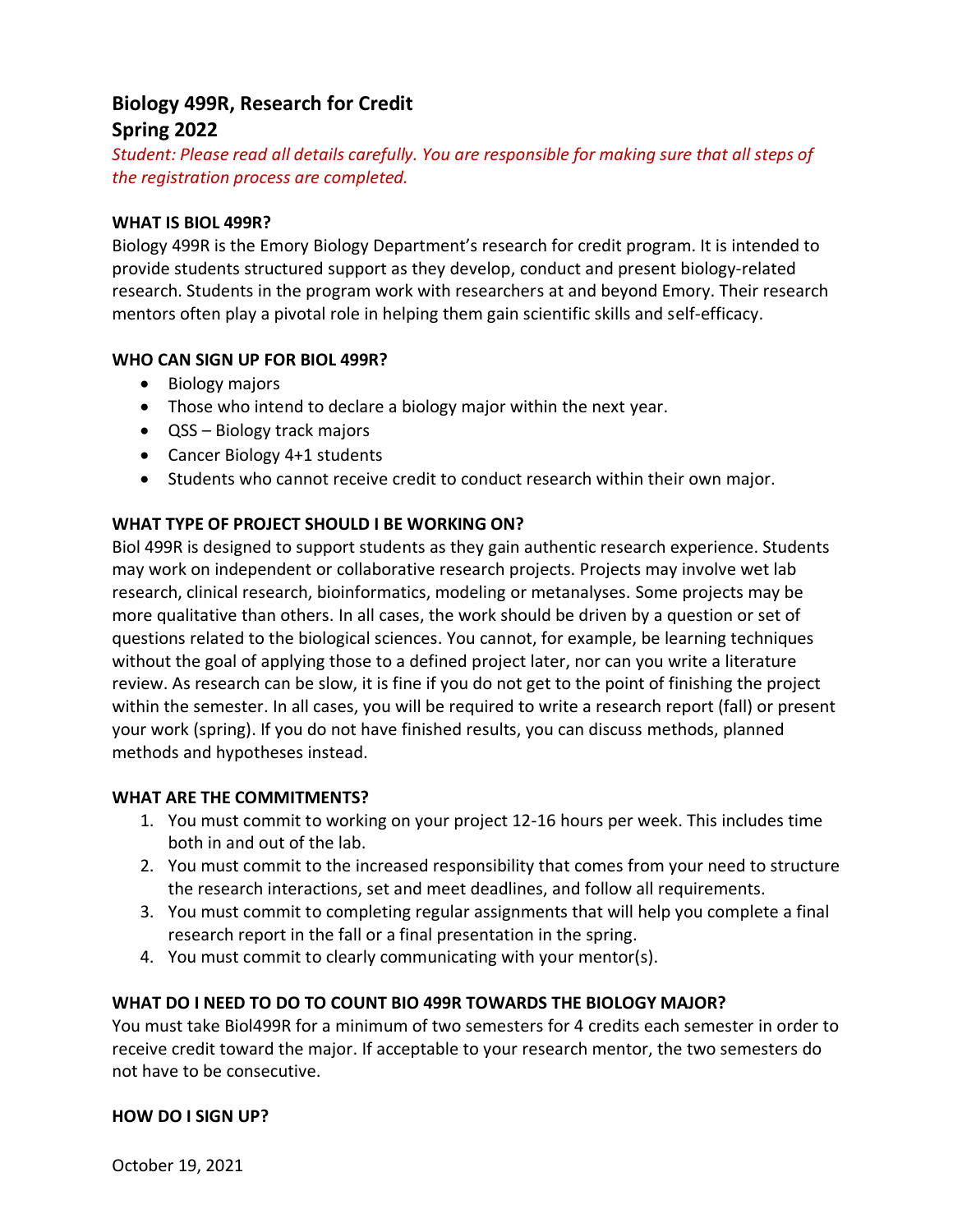# **1. Find a research mentor.**

- Most mentors are affiliated with Emory, but some undergraduates have had mentors at the Marcus Autism Center, CDC, Georgia Tech and other locations in Atlanta. See advice provided in *Getting Started in Undergraduate Research in Biology* about finding a research mentor, http://www.biology.emory.edu/researchopportunities. You must find a research mentor who conducts research within the broad field of the biological sciences. Biophysics research conducted in a physics department, for example, is research related to the biological sciences. Projects can involve lab work, data analysis, bioinformatics or other approaches. Clinical shadowing, while valuable, is not a research experience.
- **2. Register for Biology 499R by completing the following EACH semester.**
	- 1. **Complete the Online Registration Form by the end of the first week of the semester** for which you are registering. The form is at: https://forms.gle/LUmSmei9QCaadcsT7
	- 2. Upon completion of this form, where you will indicate contact information for your faculty mentor, the Biol 499R course director will contact your faculty mentor. Your faculty mentor will be required to agree to mentor you.
	- 3. Once you have completed the registration form and your faculty mentor has agreed, via email, to mentor you, you will receive a permission number via email. This may take several weeks.
	- 4. **To enroll in the class**, add the class to your shopping cart in OPUS. Then, in your shopping cart, click on the class name and it will take you to a screen where you can enter the permission number.

# **THEN WHAT DO I DO?**

- 1. **With your mentor, establish:**
	- the **scope of your project** and other expectations. Science is collaborative, but you should have increasing ownership of your intellectual research question, experimental design, and data analysis as the semesters progress. Some things that you might be expected to do besides lab work include going to lab meetings, presenting at research meetings or meeting regularly to present your lab notebook to your faculty or lab mentor. By setting expectations in advance, you will avoid many problems.
	- your **research schedule**. It is expected that you work for 12-16 hours per week. This includes time in the lab and outside the lab reading and writing on the topic.
	- a schedule for **regular meetings** with your faculty mentor and, if applicable, your direct mentor
- **2. Look over the materials provided on the Biol 499R Canvas site carefully.**
- **3. Course meetings and assignments**
	- Attend a course introduction section (via zoom) at the beginning of each semester.
	- Write a final report (Fall) or present a poster (Spring). Failure to complete these assignments on time will result in an F in the course.
	- In addition to your final report (Fall) or poster (Spring), you will have several midsemester course assignments concerning your research project each semester. Late